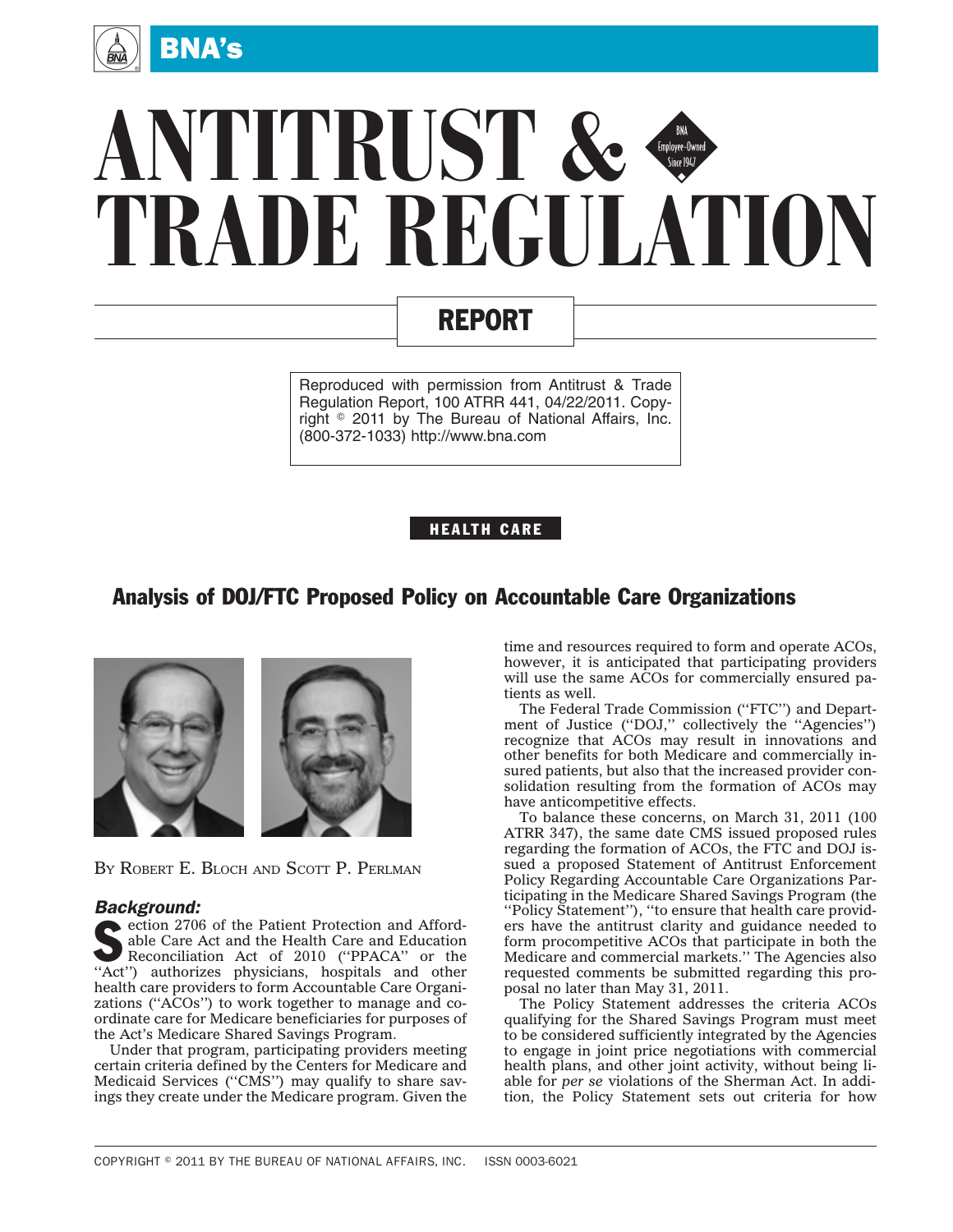ACOs representing various shares of services in participating providers' "primary services areas" will be evaluated by the Agencies under the rule of reason. This includes defining a new safety zone for networks that do not represent more than 30 percent of any health care service, even if the network is exclusive as to physician services.

On the whole, the Policy Statement will give providers greater leeway than the 1996 FTC/DOJ *Statements of Antitrust Enforcement Policy in Health Care* (''1996 Health Care Statements'' or ''Statements''), to form consolidated networks with the potential to exercise market power in negotiating with health plans.

#### *Applicability:*

The Policy Statement applies to ACOs formed after March 23, 2010, that seek to participate or have been approved by CMS to participate in the Shared Savings Program.

While the Policy Statement applies to a variety of forms of collaboration between otherwise independent providers used to form an ACO (*e.g.*, a joint venture), it does not apply to mergers, which will continue to be evaluated under the DOJ and FTC *Horizontal Merger Guidelines* (''Merger Guidelines''). See 99 ATRR 231. In order to qualify for the Shared Savings Program, ACOs must sign up with CMS to participate for at least three years beginning January 1, 2012.

#### *Summary of Policy Statement Provisions:*

#### A. Integration

In general, joint pricing agreements among competitors are treated as *per se* illegal under Section 1 of the Sherman Act. However, a joint pricing agreement among competing health care providers is evaluated under the rule of reason — under which the potential procompetitive benefits of the agreement are weighed against its potential anticompetitive effects — if the providers are financially or clinically integrated, and the agreement is reasonably necessary to accomplish the procompetitive benefits of that integration.

Under the 1996 Health Care Statements, the Agencies defined specific types of financial integration, or risk sharing, such as entering into capitated contracts or withholding a substantial portion of provider compensation (e.g., 20 percent), that would be paid only if the participating providers as a group met certain cost containment goals; the Statements also acknowledged that other types of financial integration might be sufficient. The Statements also described general criteria for sufficient clinical integration, including that the providers implement an ongoing program to evaluate and monitor practice patterns and to create a high degree of interdependence among the providers to control costs and quality, but the Statements did not provide specific criteria for clinical integration; rather, FTC staff advisory opinions discussed evidence sufficient to meet these requirements in specific circumstances. See FTC advisory opinions at [http://www/ftc/gov/bc/healthcare/](http://www/ftc/gov/bc/healthcare/industryguide/advisory.htm#2010) [industryguide/advisory.htm#2010.](http://www/ftc/gov/bc/healthcare/industryguide/advisory.htm#2010)

In the Policy Statement, the Agencies have taken a different approach by agreeing to accept CMS eligibility criteria for the Shared Savings Program as sufficient to demonstrate initially that ACOs are clinically integrated for purposes of qualifying for rule of reason

treatment.<sup>1</sup> PPACA Section 3022 provides that CMS may approve ACOs that meet certain eligibility criteria, including (1) a formal legal structure that allows the ACO to receive and distribute payments for shared savings; (2) a leadership and management structure that includes clinical and administrative processes; (3) processes to promote evidence-based medicine and patient engagement; (4) reporting on quality and cost measures; and (5) coordinated care for beneficiaries. The Policy Statement also provides that if a CMS-approved ACO uses the same governance and leadership structure, and provides the same or essentially the same services, in the commercial market, these integration criteria are sufficient to support rule of reason treatment for ACO agreements with commercial payers as well. Factors (1) and (2) do not have any apparent competitive characteristics of antitrust significance; factors (3)-(5), however, appear to be a proxy (albeit a regulatory one) for the more traditional antitrust analysis that would determine whether a joint venture is financially or clinically integrated.

#### B. Rule of Reason Treatment for ACOs Meeting CMS Eligibility Criteria

Under the Policy Statement, the FTC and DOJ have divided ACOs that meet CMS eligibility requirements for the Shared Savings Program, and therefore are treated as clinically integrated, into three categories for purposes of rule of reason treatment based on the share of services the ACO has in the primary service areas or "PSAs" of participating providers.

These include (1) an antitrust safety zone for ACOs that do not exceed 30 percent of any PSA share threshold; (2) mandatory agency review for ACOs that exceed 50 percent of any PSA share threshold; and (3) optional review and guidance for ACOs that are outside of the safe harbor but do not exceed the 50 percent threshold.2

#### 1. Antitrust Safety Zone

For an ACO to fall within the safety zone, participating providers that provide a ''common service'' must have a combined share of 30 percent or less of each common service in each participant's PSA.3 For physicians, this threshold applies regardless of whether they

<sup>&</sup>lt;sup>1</sup> See Policy Statement at 5 (CMS proposed eligibility criteria are ''broadly consistent'' with the indicia of clinical integra-

 $12$ <sup>2</sup> To calculate these shares, the ACO first must identify any service provided by two or more participating providers or groups of providers (''common service''). For each such service, the ACO then must calculate the share all ACO providers have in each PSA in which two or more ACO participating providers provide the service. ''PSA'' is defined as the smallest contiguous area from which the provider obtains 75% of its patients. Services are defined for physicians based on Medical Services Codes, and shares are calculated based on total Medicare allowed charges for claims billed; services are defined for inpatient services by Medical Diagnostic Categories and calculated based on patient discharge data; for outpatient services provided by hospitals or ambulatory surgery centers, shares are based on Medicare fee-for-service payment data for the

common services categories. <sup>3</sup> For example, if an ACO includes two cardiologist practice groups, A and B, cardiology would be a common service, and the ACO would need to calculate the combined share of cardiology services based on total Medicare allowed charges for claims billed in both A's and B's PSA. Unless the share in each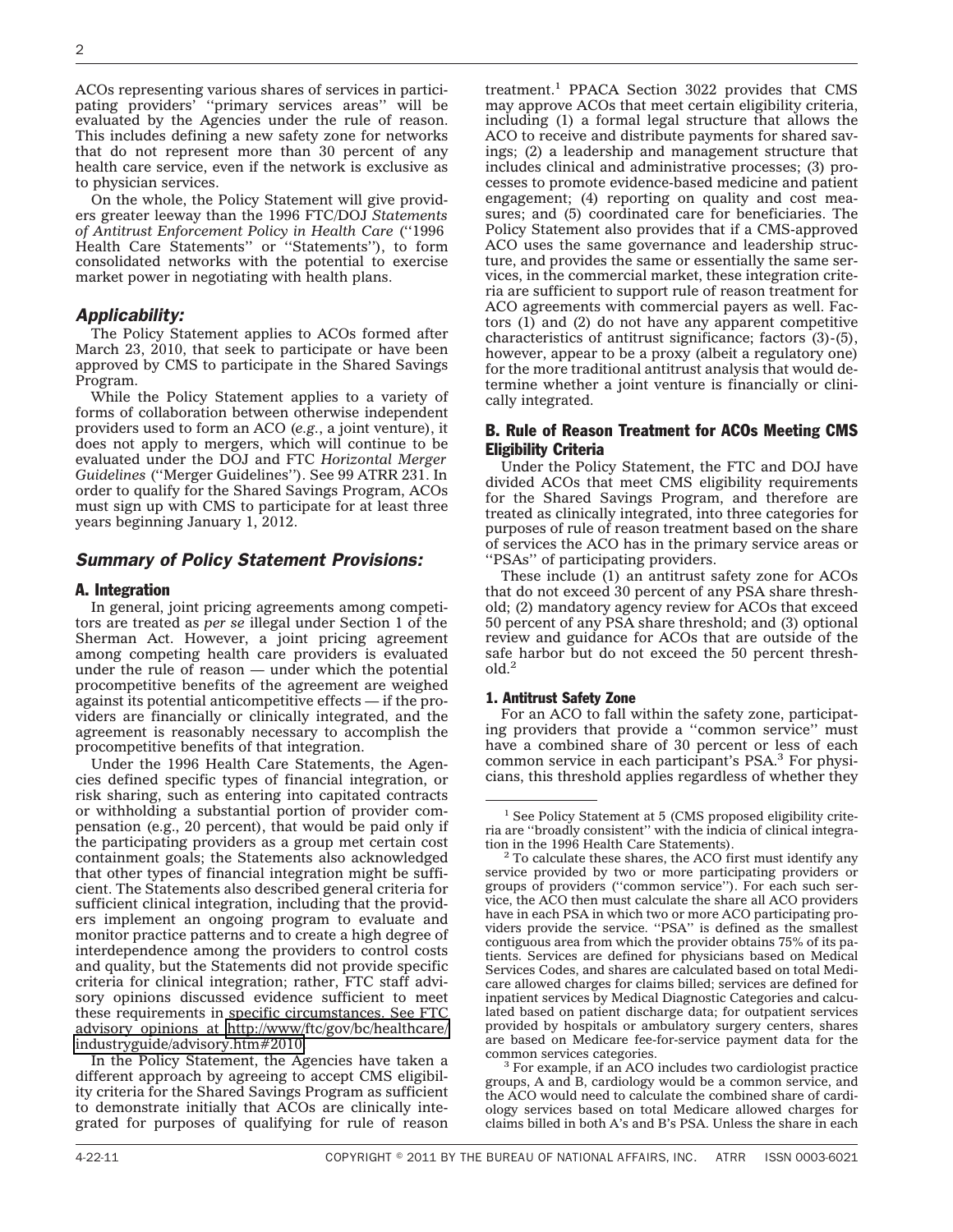participate in the ACO on an exclusive or non-exclusive basis. (In contrast, in Statement No. 8 of the 1996 Health Care Statements (Physician Joint Ventures), the antitrust safety zone for physician networks applied a 20 percent threshold to exclusive networks, and a 30 percent threshold to non-exclusive networks.) In addition, any participating hospital or ambulatory surgery center (''ASC'') must contract with the ACO on a nonexclusive basis, regardless of whether the PSA shares of competing hospitals or ASCs for any common service are 30 percent or below.

There are two exceptions to these criteria:

- *Rural Exception:* An ACO can include one physician per specialty from each rural county (as defined by the U.S. Census Bureau) on a nonexclusive basis, and can include rural hospitals (defined by CMS as a ''Sole Community Hospital'' or ''Critical Access Hospital'') on a non-exclusive basis, and qualify for the safety zone even if the inclusion of such a physician or hospital causes the ACO to exceed the 30 percent threshold for any common service in any ACO participant's PSA for that service; and
- *Dominant Provider Limitation:* The ACO can include a provider with a greater than 50 percent share in its PSA of any service that is not provided by any other ACO participant in that PSA so long as (a) that ''dominant'' provider participates in the ACO on a non-exclusive basis, and (b) the ACO does not require a commercial payer to contract with the ACO exclusively or otherwise restrict a commercial payer's ability to contract with other ACOs or provider networks.

#### 2. Mandatory Agency Review of ACOs Exceeding the 50 Percent PSA Threshold

An ACO that includes two or more providers with a combined share of more than 50 percent for any common service in any PSA, and that does not qualify for the rural exception, will not be approved to participate in the Shared Savings Program unless, as part of the CMS application process, the ACO provides CMS with a letter from the FTC or DOJ stating that the reviewing Agency has no present intention to challenge or recommend challenging the ACO under the antitrust laws.

In order to obtain the required Agency review, the ACO must submit the following information: (1) the ACO's application and supporting materials that is has submitted or plans to submit to CMS for the Shared Savings Program; (2) documents relating to the ACO participants' ability to compete with the ACO, or to any incentives to encourage ACO participants to contract with CMA or commercial payers through the ACO; (3) documents regarding the ACO's plans to compete in the Medicare or commercial markets and the ACO's likely impact on prices, costs and quality; (4) documents showing the formation of the ACO or any ACO participant formed or affiliated with the ACO after March 23, 2010; (5) information sufficient to show the ACO's PSA shares for each common service, restrictions that prevent ACO participants from obtaining competitor price information, the identity of the five largest actual or projected commercial payers for the ACO's services, and the identity of existing or proposed ACOs that will

operate in any PSA where the ACO provides services. This information must be submitted to the Agencies at least 90 days before the CMS deadline for applications to the Shared Savings Program. The FTC and DOJ then will decide which Agency will review the information.

The Agencies commit in the Policy Statement that within 90 days of the ACO submitting the required information, the reviewing Agency will advise the ACO that it has no present intent to challenge the ACO, or that it is likely to recommend a challenge. $4 \text{ CMS}$  will not approve an ACO that receives a letter indicating the reviewing Agency is likely to challenge the ACO.

#### 3. ACOs Below the 50 Percent Mandatory Review Threshold and Outside the Safety Zone

The Policy Statement acknowledges that an ACO that is outside the safety zone but below the 50 percent mandatory review threshold frequently may be procompetitive, but also has the potential to have anticompetitive effects. Therefore, while such ACOs are not subject to mandatory review, the Policy Statement offers guidance by describing five types of conduct such an ACO should avoid to reduce the likelihood that it will be investigated and found to be anticompetitive:

- Including "anti-steering" type clauses that discourage payers from incentivizing insureds to use certain providers, including providers that do not participate in the ACO;
- Tying sales of the ACO's services to the commercial payer's purchase of other services from providers outside the ACO (e.g., requiring a payer to contract with a non-ACO hospital affiliated with an ACO hospital);
- With the exception of primary care physicians, contracting with ACO providers (*e.g.*, physician specialists, hospitals, ASCs) on an exclusive basis;
- Restricting a commercial payer's ability to share cost, quality, efficiency and performance information with its enrollees to aid them in selecting providers in the health plan; and
- **s** Sharing competitively sensitive data, including pricing information, among ACO participating providers that could be used to set prices or other terms for their non-ACO business.

An ACO seeking additional guidance can seek expedited review from the Agencies regarding the ACO's formation and planned operation by providing the same information required for a mandatory review. As with a mandatory review, the reviewing Agency will complete its review within 90 days of receiving all required information. CMS will not approve an ACO for the Shared Savings Program if the reviewing Agency provides the ACO with a letter stating it is likely to challenge the ACO if it proceeds.

#### *Impact:*

As noted above, the Policy Statement represents what in some respects is a significant departure from the guidance the FTC and DOJ provided in the 1996

PSA is 30% or below, the ACO cannot qualify for the safety zone.

<sup>4</sup> Based on past experience with the 1996 Health Care Statements that promised a similar deadline for reviewing proposed conduct, this time frame seems unrealistic given all of the information the Agencies are seeking and the follow up that will be required to analyze it. 90 to 180 days is more realistic, especially if the reviewing Agency is besieged with requests for approval.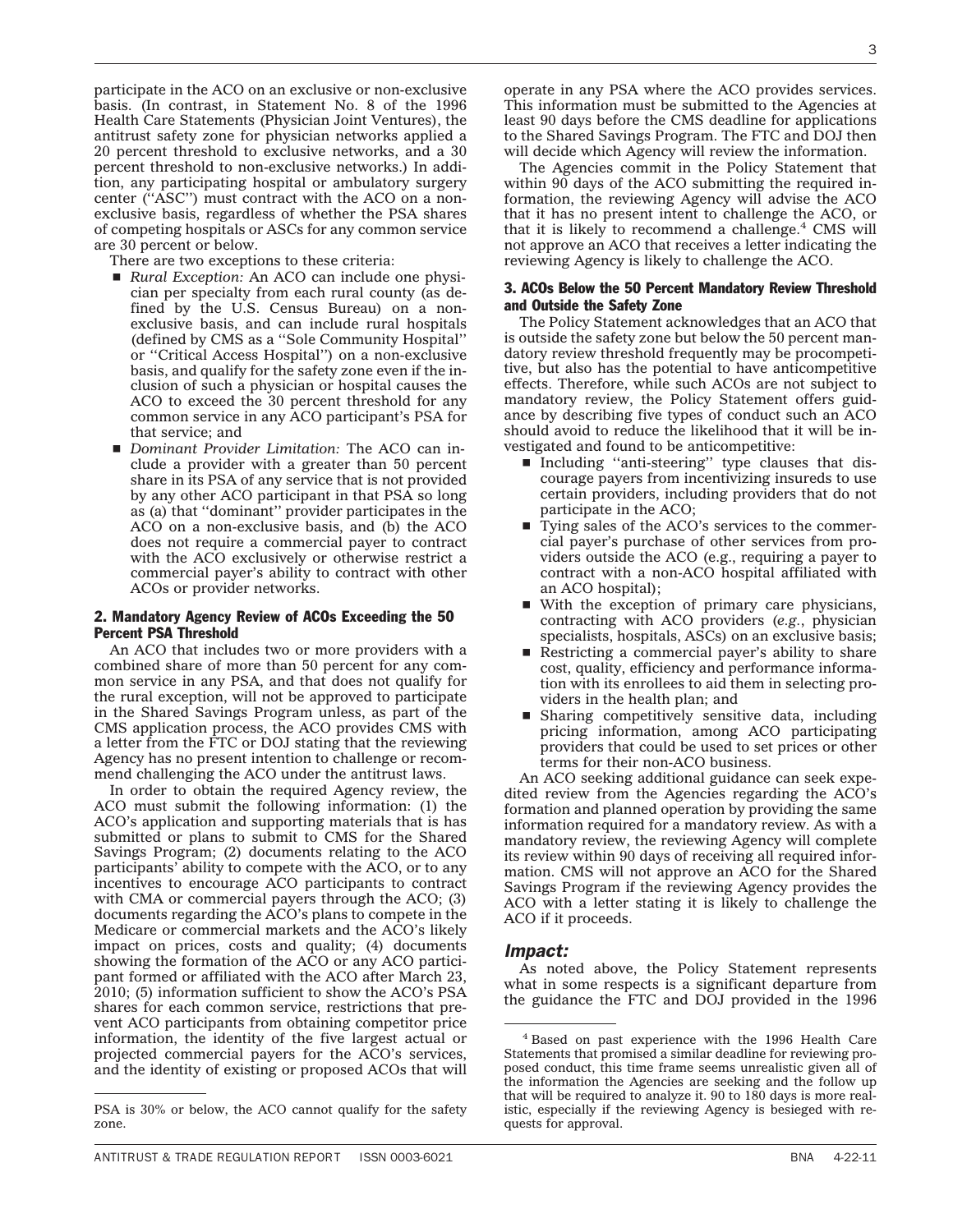Health Care Statements, Statement No. 8 (Physician Network Joint Ventures) and Statement No. 9 (Multiprovider Networks).

Key differences are summarized in the table below:

| <b>Comparison of 1996 Health Care Statements and Proposed ACO Policy Statement</b> |                                                                                                                                                                                                                                          |                                                                                                                                                                                                                                                         |
|------------------------------------------------------------------------------------|------------------------------------------------------------------------------------------------------------------------------------------------------------------------------------------------------------------------------------------|---------------------------------------------------------------------------------------------------------------------------------------------------------------------------------------------------------------------------------------------------------|
| <b>Guideline Features</b>                                                          | <b>1996 Health Care Statements</b>                                                                                                                                                                                                       | <b>ACO Policy Statement</b>                                                                                                                                                                                                                             |
| <b>Safety Zone Thresholds</b>                                                      | Exclusive physician network $-20\%$ or less of<br>providers in a given specialty in a local<br>geographic market<br>Non-exclusive physician network $-30\%$ or less<br>of providers in a given specialty in a local<br>geographic market | 30% or less of a given common service<br>for both exclusive and non-exclusive<br>ACOs regarding physicians in the PSAs<br>of the physicians providing the common<br>service<br>Same threshold as physicians for<br>hospitals and ASCs provided they are |
|                                                                                    | No safety zone for multispecialty networks<br>including both physicians and hospitals                                                                                                                                                    | non-exclusive                                                                                                                                                                                                                                           |
| Exception for Areas with<br>Few Physicians/Rural<br>Exception                      | Exclusive network – areas with fewer than $5$<br>physicians in a specialty $-$ can include 1<br>physician on a non-exclusive basis<br>Non-exclusive network – areas with fewer than                                                      | ACO can include one physician per<br>specialty in each rural county on a<br>non-exclusive basis                                                                                                                                                         |
|                                                                                    | 4 physicians in a specialty $-$ can include 1<br>physician                                                                                                                                                                               |                                                                                                                                                                                                                                                         |
| Dominant Provider<br>Limitation                                                    | Subject to 20%/30% thresholds                                                                                                                                                                                                            | Can include a participant with 50% or<br>greater share of a service in its PSA on a<br>non-exclusive basis so long as no other<br>ACO participant provides the same<br>service in that PSA                                                              |
| Safety Zone Integration<br>Requirement                                             | Participating providers must share substantial<br>financial risk                                                                                                                                                                         | Clinical integration as defined by CMS                                                                                                                                                                                                                  |
| Geographic Market<br>Definition                                                    | Threshold percentages measured in geographic<br>market - generally will be local                                                                                                                                                         | Provider PSA                                                                                                                                                                                                                                            |
| Analysis of Networks<br>Outside the Safety Zone                                    | Rule of reason analysis, including defining<br>relevant markets, evaluating potential<br>anticompetitive effects and efficiencies                                                                                                        | Similar rule of reason analysis, but<br>additional guidance is provided<br>regarding steps ACOs can take to avoid<br>challenge                                                                                                                          |
| <b>Mandatory Review</b>                                                            | None                                                                                                                                                                                                                                     | For ACOs exceeding 50% threshold for<br>any common service in any PSA                                                                                                                                                                                   |
| Voluntary Review                                                                   | For any network – commitment to respond<br>within 90 days after submission of all necessary<br>information                                                                                                                               | For any ACO outside of the safety zone<br>and not requiring mandatory review -<br>commitment to respond within 90 days<br>after specified information is provided                                                                                       |

As this table shows, the Policy Statement relaxes a number of key provisions of the 1996 Health Care Statements regarding safety zones, including not requiring financial integration for safety zone treatment, deferring to CMS on what constitutes sufficient clinical integration, permitting exclusive networks with up to 30 percent of the share of services in a geographic area, and permitting ACOs with providers with more than 50 percent of the services in one area, to qualify for safety zone treatment. In addition, the Policy Statement extends safety zone treatment for the first time to multiprovider networks that include hospitals. Further, while mandatory review for ACOs with PSA shares that exceed 50 percent may discourage the formation of certain ACOs that would result in excessive market concentration, the fact ACOs can hold up to 50 percent of common services without such review may encourage providers to form ACOs that approach that threshold.

On the other side of the ledger, the use of PSAs as a surrogate for geographic markets is likely to result in ACOs being evaluated in narrower geographic areas than under the 1996 Health Care Statements. PSAs are based solely on the areas in which providers historically have obtained patients while geographic market analysis under the 1996 Health Care Statements employed the geographic market definition principles in the Merger Guidelines, which consider the alternatives in other geographic areas to which existing patients could turn in response to a price increase. (See 1996 Health Care Statement No. 8, Section B.2 (Applying the Rule of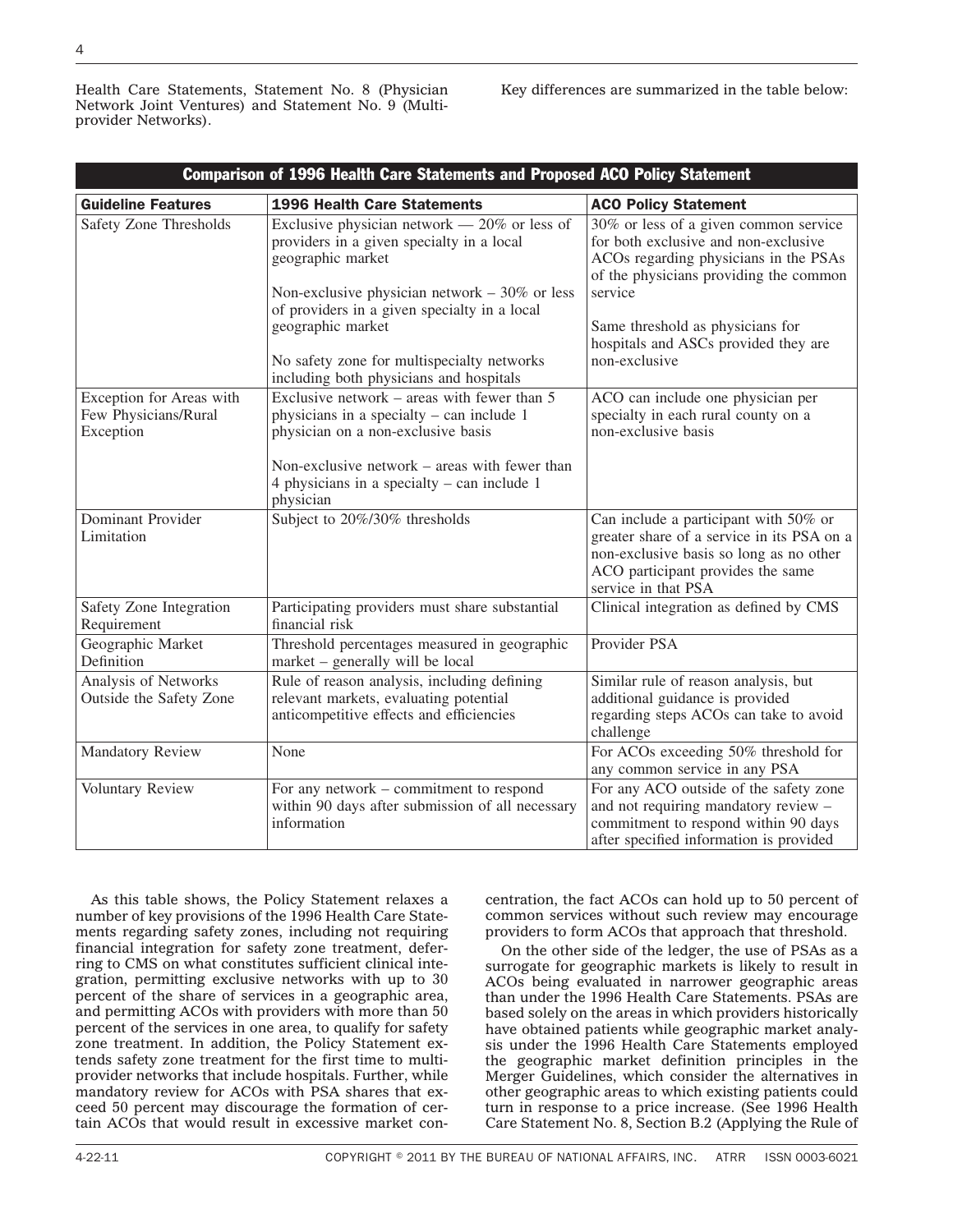Reason)). In many cases, a PSA may result in a narrower geographic area, and higher shares, than would a geographic market as described by the Merger Guidelines. On the whole, however, there is a substantial likelihood that the Policy Statement will permit ACOs to form that represent a higher degree of market concentration, and less stringent integration requirements, than would have been permitted under the 1996 Health Care Statements.

#### *Conclusion:*

The Policy Statement in its present form appears to allow additional provider consolidation while at the same time relaxing integration requirements, creating a

serious risk that it will encourage and condone the formation of ACOs with a greater ability to exercise market power against health plans than would ACOs formed under the principles in the 1996 Health Care Statements.

The Agencies and commentators therefore should consider whether the proposed safety zone thresholds are adequate to protect competition, or whether thresholds closer to those required for the safety zones in the 1996 Health Care Statements should be maintained.

Similarly, consideration should be given to whether, to qualify for the ACO safety zone, ACOs should be required to engage in financial integration, or at least clinical integration consistent with the 1996 Statements.